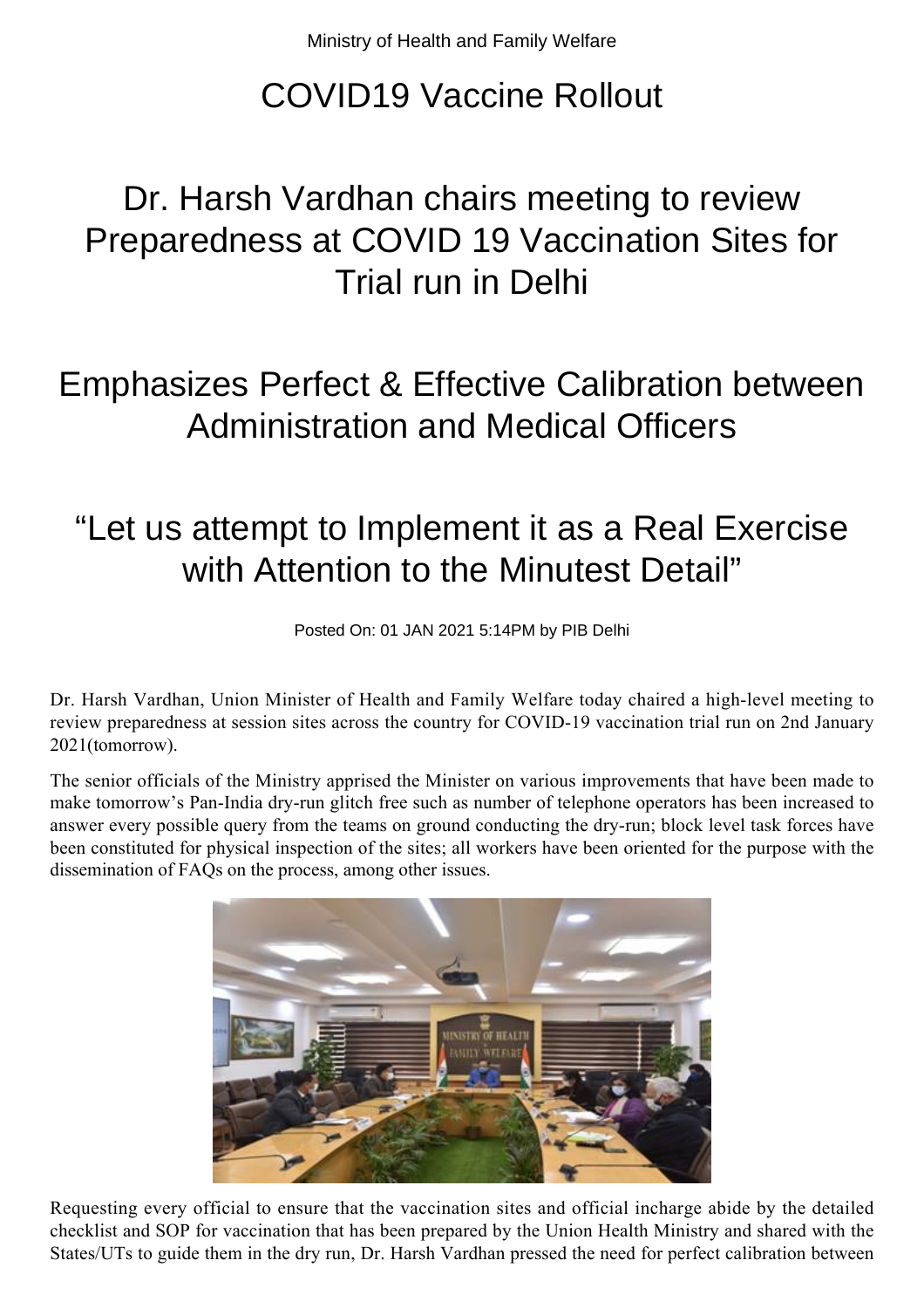the administrative and medical officers to make the event a primer that would later enable the mass implementation of vaccination drive.

Re-emphasizing the importance of such an event that involves mass participation similar to the elections, he said, "Let us attempt to implement it as a real exercise with attention to the minutest detail. Proper coordination will go a long way in building mutual understanding so that the upcoming vaccination drive may proceed without any glitch."

Drawing from the Pulse Polio drive of 1994 in Delhi, Dr Harsh Vardhan stated that as the exercise of vaccination is so integrally based on interaction and involvement of people, the relevant stakeholders, NGOs, Civil Society Organization (CSOs) and others need to be mobilised.He also stressed on the need for adequate security arrangements at session sites, cold chain points and during vaccine transportation.



Dr. Vardhan also spoke with officials of Delhi: Shri Amit Singla, Secretary (Health), District Magistrates and District Immunization Officers of Shahdara, Central and South-West districts of Delhi where the three sites of Delhi are located. These three sites are Guru Teg Bahadur Hospital, Shahdara, Urban Primary Health Centre, Daryaganj and Venkateshwar Hospital, Dwarka.

The officers responded that the designated team have been adequately trained for the purpose and that they will be personally monitoring each and every aspect of the process to identify gaps and report them back. They also apprised the Minister of the preparations done for the dry run including setting up of session site, process of updation and collation of data, uploading it on CoWIN, training of the vaccinators, preparedness for any adverse event following immunization (AEFI), cold chain management, security of session sites and vaccine storage sites, etc.